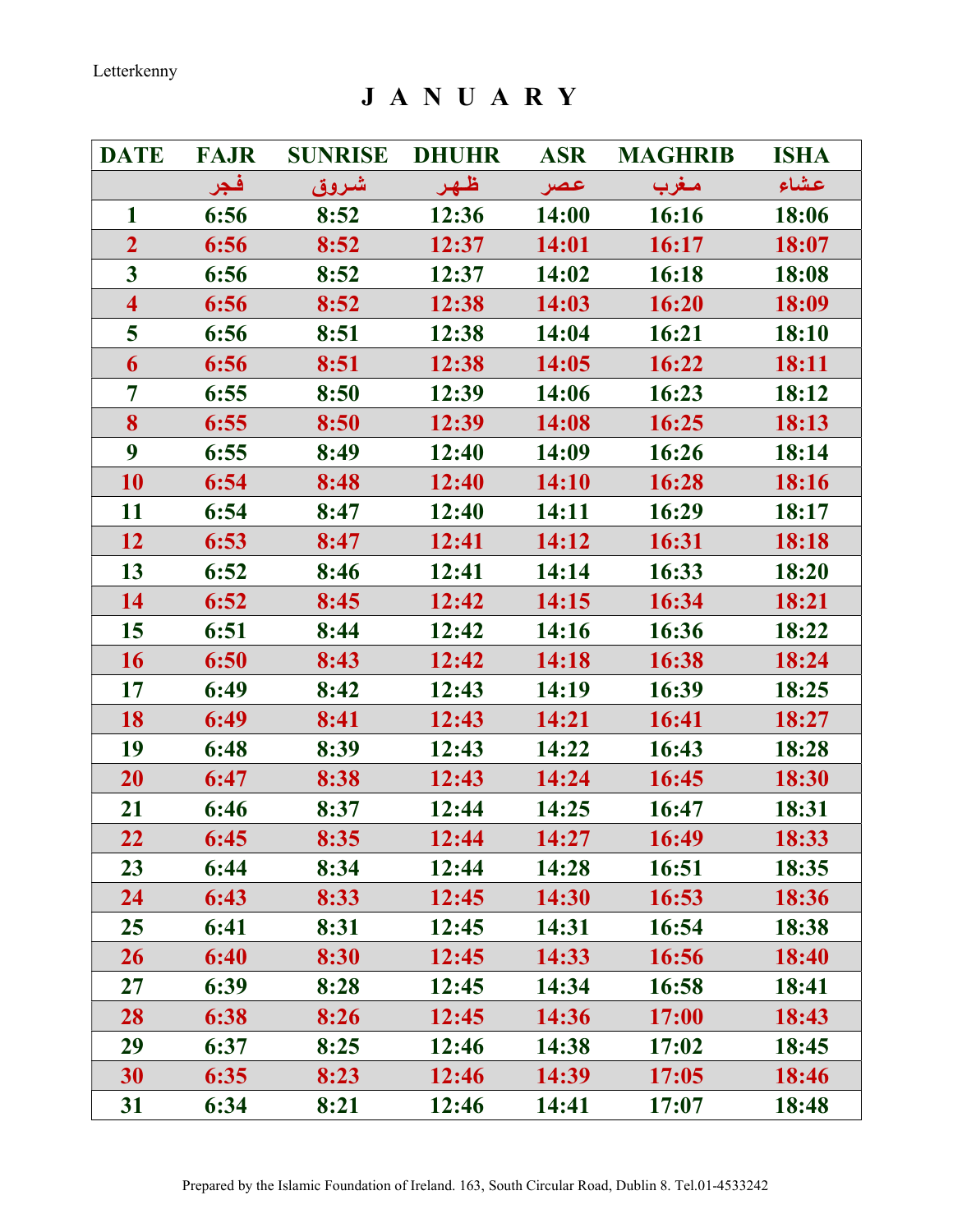F E B R U A R Y

| <b>DATE</b>             | <b>FAJR</b> | <b>SUNRISE</b> | <b>DHUHR</b> | <b>ASR</b>   | <b>MAGHRIB</b> | <b>ISHA</b> |
|-------------------------|-------------|----------------|--------------|--------------|----------------|-------------|
|                         | فجر         | شروق           | ظهر          | عصر          | مغرب           | عشاء        |
| 1                       | 6:32        | 8:20           | 12:46        | 14:42        | 17:09          | 18:50       |
| $\overline{2}$          | 6:31        | 8:18           | 12:46        | 14:44        | <b>17:11</b>   | 18:52       |
| $\overline{\mathbf{3}}$ | 6:29        | 8:16           | 12:46        | 14:46        | 17:13          | 18:53       |
| $\overline{\mathbf{4}}$ | 6:28        | 8:14           | 12:47        | 14:47        | 17:15          | 18:55       |
| 5                       | 6:26        | 8:12           | 12:47        | 14:49        | 17:17          | 18:57       |
| 6                       | 6:25        | 8:10           | 12:47        | 14:51        | 17:19          | 18:59       |
| 7                       | 6:23        | 8:09           | 12:47        | 14:52        | 17:21          | 19:00       |
| 8                       | 6:22        | 8:07           | 12:47        | 14:54        | 17:23          | 19:02       |
| $\boldsymbol{9}$        | 6:20        | 8:05           | 12:47        | 14:56        | 17:25          | 19:04       |
| 10                      | 6:18        | 8:03           | 12:47        | 14:57        | 17:28          | 19:06       |
| 11                      | 6:16        | 8:01           | 12:47        | 14:59        | 17:30          | 19:08       |
| 12                      | 6:15        | 7:58           | 12:47        | 15:00        | 17:32          | 19:10       |
| 13                      | 6:13        | 7:56           | 12:47        | 15:02        | 17:34          | 19:11       |
| 14                      | 6:11        | 7:54           | 12:47        | 15:04        | 17:36          | 19:13       |
| 15                      | 6:09        | 7:52           | 12:47        | 15:05        | 17:38          | 19:15       |
| 16                      | 6:07        | 7:50           | 12:47        | 15:07        | 17:40          | 19:17       |
| 17                      | 6:05        | 7:48           | 12:47        | 15:09        | 17:42          | 19:19       |
| 18                      | 6:03        | 7:46           | 12:47        | <b>15:10</b> | 17:44          | 19:21       |
| 19                      | 6:01        | 7:43           | 12:47        | 15:12        | 17:47          | 19:22       |
| <b>20</b>               | 5:59        | 7:41           | 12:47        | 15:13        | 17:49          | 19:24       |
| 21                      | 5:57        | 7:39           | 12:47        | 15:15        | 17:51          | 19:26       |
| 22                      | 5:55        | 7:36           | 12:47        | 15:16        | 17:53          | 19:28       |
| 23                      | 5:53        | 7:34           | 12:47        | 15:18        | 17:55          | 19:30       |
| 24                      | 5:51        | 7:32           | 12:46        | 15:20        | 17:57          | 19:32       |
| 25                      | 5:49        | 7:30           | 12:46        | 15:21        | 17:59          | 19:34       |
| 26                      | 5:47        | 7:27           | 12:46        | 15:23        | 18:01          | 19:35       |
| 27                      | 5:45        | 7:25           | 12:46        | 15:24        | 18:03          | 19:37       |
| 28                      | 5:43        | 7:22           | 12:46        | 15:26        | 18:05          | 19:39       |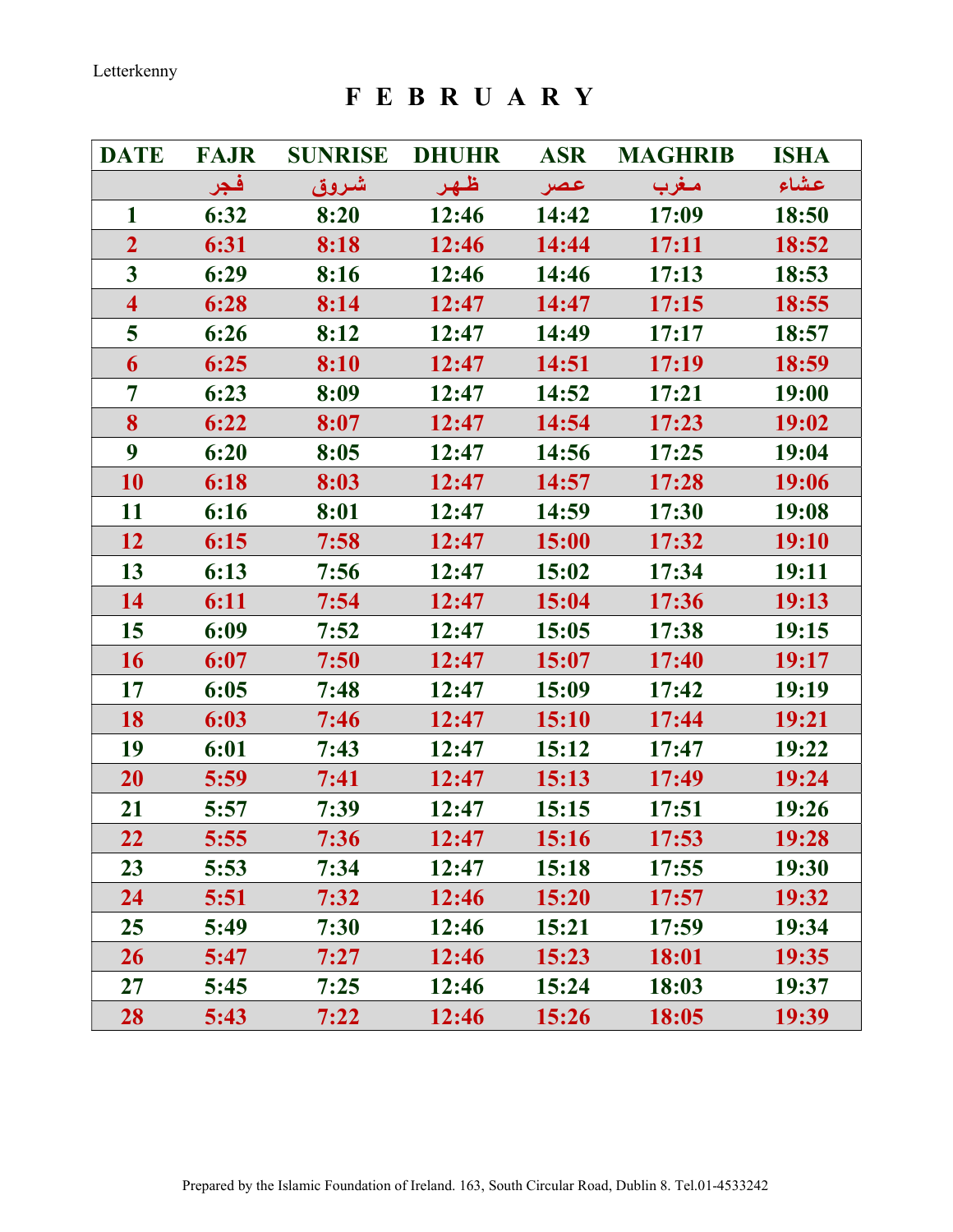M A R C H

| <b>DATE</b>             | <b>FAJR</b> | <b>SUNRISE</b> | <b>DHUHR</b> | <b>ASR</b> | <b>MAGHRIB</b> | <b>ISHA</b> |
|-------------------------|-------------|----------------|--------------|------------|----------------|-------------|
|                         | فجر         | شروق           | ظهر          | عصر        | مغرب           | عشاء        |
| $\mathbf{1}$            | 5:40        | 7:20           | 12:46        | 15:27      | 18:07          | 19:41       |
| $\overline{2}$          | 5:38        | 7:18           | 12:45        | 15:29      | 18:09          | 19:43       |
| $\overline{\mathbf{3}}$ | 5:36        | 7:15           | 12:45        | 15:30      | 18:11          | 19:45       |
| $\overline{\mathbf{4}}$ | 5:34        | 7:13           | 12:45        | 15:31      | 18:13          | 19:47       |
| 5                       | 5:31        | 7:10           | 12:45        | 15:33      | 18:15          | 19:49       |
| 6                       | 5:29        | 7:08           | 12:45        | 15:34      | 18:17          | 19:50       |
| 7                       | 5:27        | 7:05           | 12:44        | 15:36      | 18:19          | 19:52       |
| 8                       | 5:24        | 7:03           | 12:44        | 15:37      | 18:21          | 19:54       |
| 9                       | 5:22        | 7:00           | 12:44        | 15:39      | 18:23          | 19:56       |
| 10                      | 5:20        | 6:58           | 12:44        | 15:40      | 18:25          | 19:58       |
| 11                      | 5:17        | 6:55           | 12:43        | 15:41      | 18:27          | 20:00       |
| 12                      | 5:15        | 6:53           | 12:43        | 15:43      | 18:29          | 20:02       |
| 13                      | 5:12        | 6:50           | 12:43        | 15:44      | 18:31          | 20:04       |
| 14                      | 5:10        | 6:48           | 12:43        | 15:45      | 18:33          | 20:05       |
| 15                      | 5:08        | 6:45           | 12:42        | 15:47      | 18:35          | 20:07       |
| 16                      | 5:05        | 6:43           | 12:42        | 15:48      | 18:37          | 20:09       |
| 17                      | 5:03        | 6:40           | 12:42        | 15:49      | 18:39          | 20:11       |
| 18                      | 5:00        | 6:38           | 12:42        | 15:50      | 18:41          | 20:13       |
| 19                      | 4:58        | 6:35           | 12:41        | 15:52      | 18:43          | 20:15       |
| 20                      | 4:55        | 6:33           | 12:41        | 15:53      | 18:45          | 20:17       |
| 21                      | 4:52        | 6:30           | 12:41        | 15:54      | 18:47          | 20:19       |
| 22                      | 4:50        | 6:28           | 12:40        | 15:55      | 18:49          | 20:21       |
| 23                      | 4:47        | 6:25           | 12:40        | 15:56      | 18:51          | 20:23       |
| 24                      | 4:45        | 6:22           | 12:40        | 15:58      | 18:53          | 20:25       |
| 25                      | 5:42        | 7:20           | 13:39        | 16:59      | 19:55          | 21:27       |
| 26                      | 5:40        | 7:17           | 13:39        | 17:00      | 19:57          | 21:29       |
| 27                      | 5:37        | 7:15           | 13:39        | 17:01      | 19:59          | 21:31       |
| 28                      | 5:34        | 7:12           | 13:38        | 17:02      | 20:01          | 21:32       |
| 29                      | 5:32        | 7:10           | 13:38        | 17:03      | 20:03          | 21:34       |
| 30                      | 5:29        | 7:07           | 13:38        | 17:04      | 20:05          | 21:36       |
| 31                      | 5:26        | 7:04           | 13:37        | 17:05      | 20:07          | 21:38       |

Summer time starts on the Sunday following the fourth Saturday in March.

Add one hour to figures after summer time starts.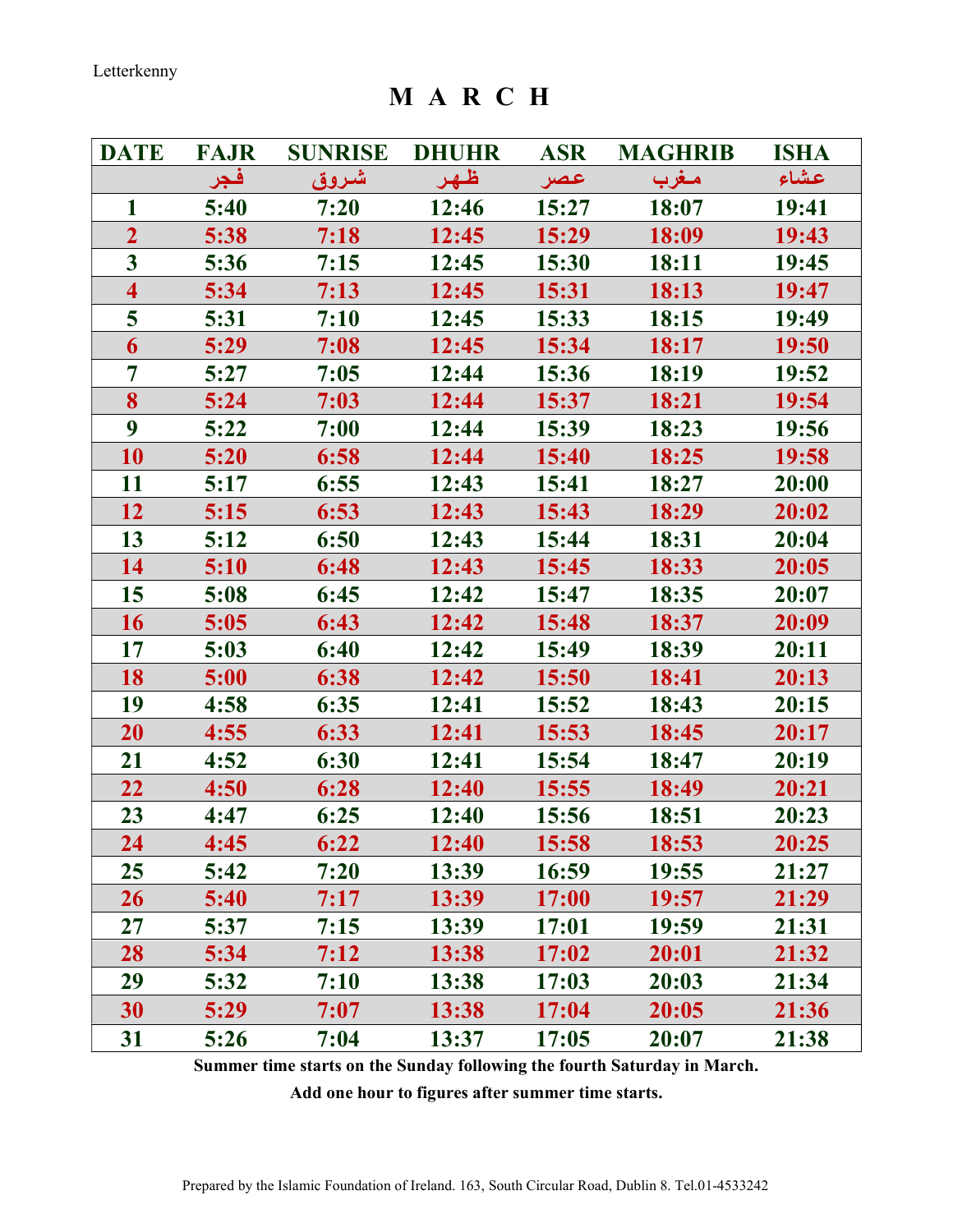A P R I L

| <b>DATE</b>             | <b>FAJR</b> | <b>SUNRISE</b> | <b>DHUHR</b> | <b>ASR</b> | <b>MAGHRIB</b> | <b>ISHA</b> |
|-------------------------|-------------|----------------|--------------|------------|----------------|-------------|
|                         | فجر         | شروق           | ظهر          | عصر        | مغرب           | عشاء        |
| $\mathbf{1}$            | 5:24        | 7:02           | 13:37        | 17:07      | 20:08          | 21:40       |
| $\overline{2}$          | 5:21        | 6:59           | 13:37        | 17:08      | 20:10          | 21:42       |
| $\mathbf{3}$            | 5:19        | 6:57           | 13:37        | 17:09      | 20:12          | 21:44       |
| $\overline{\mathbf{4}}$ | 5:16        | 6:54           | 13:36        | 17:10      | 20:14          | 21:46       |
| 5                       | 5:13        | 6:52           | 13:36        | 17:11      | 20:16          | 21:48       |
| 6                       | 5:11        | 6:49           | 13:36        | 17:12      | 20:18          | 21:50       |
| 7                       | 5:08        | 6:47           | 13:35        | 17:13      | 20:20          | 21:52       |
| 8                       | 5:05        | 6:44           | 13:35        | 17:14      | 20:22          | 21:55       |
| 9                       | 5:03        | 6:42           | 13:35        | 17:15      | 20:24          | 21:57       |
| 10                      | 5:00        | 6:39           | 13:34        | 17:16      | 20:26          | 21:59       |
| 11                      | 4:57        | 6:37           | 13:34        | 17:17      | 20:28          | 22:01       |
| 12                      | 4:55        | 6:34           | 13:34        | 17:18      | 20:30          | 22:03       |
| 13                      | 4:52        | 6:32           | 13:34        | 17:19      | 20:32          | 22:05       |
| 14                      | 4:49        | 6:29           | 13:33        | 17:20      | 20:34          | 22:07       |
| 15                      | 4:47        | 6:27           | 13:33        | 17:21      | 20:35          | 22:09       |
| 16                      | 4:44        | 6:24           | 13:33        | 17:22      | 20:37          | 22:11       |
| 17                      | 4:41        | 6:22           | 13:33        | 17:22      | 20:39          | 22:13       |
| 18                      | 4:39        | 6:19           | 13:32        | 17:23      | 20:41          | 22:15       |
| 19                      | 4:36        | 6:17           | 13:32        | 17:24      | 20:43          | 22:18       |
| 20                      | 4:33        | 6:14           | 13:32        | 17:25      | 20:45          | 22:20       |
| 21                      | 4:31        | 6:12           | 13:32        | 17:26      | 20:47          | 22:22       |
| 22                      | 4:28        | 6:10           | 13:31        | 17:27      | 20:49          | 22:24       |
| 23                      | 4:26        | 6:07           | 13:31        | 17:28      | 20:51          | 22:26       |
| 24                      | 4:23        | 6:05           | 13:31        | 17:29      | 20:53          | 22:28       |
| 25                      | 4:20        | 6:03           | 13:31        | 17:30      | 20:55          | 22:30       |
| 26                      | 4:18        | 6:00           | 13:31        | 17:31      | 20:57          | 22:33       |
| 27                      | 4:15        | 5:58           | 13:30        | 17:31      | 20:59          | 22:35       |
| 28                      | 4:13        | 5:56           | 13:30        | 17:32      | 21:01          | 22:37       |
| 29                      | 4:10        | 5:54           | 13:30        | 17:33      | 21:03          | 22:39       |
| 30                      | 4:08        | 5:51           | 13:30        | 17:34      | 21:05          | 22:41       |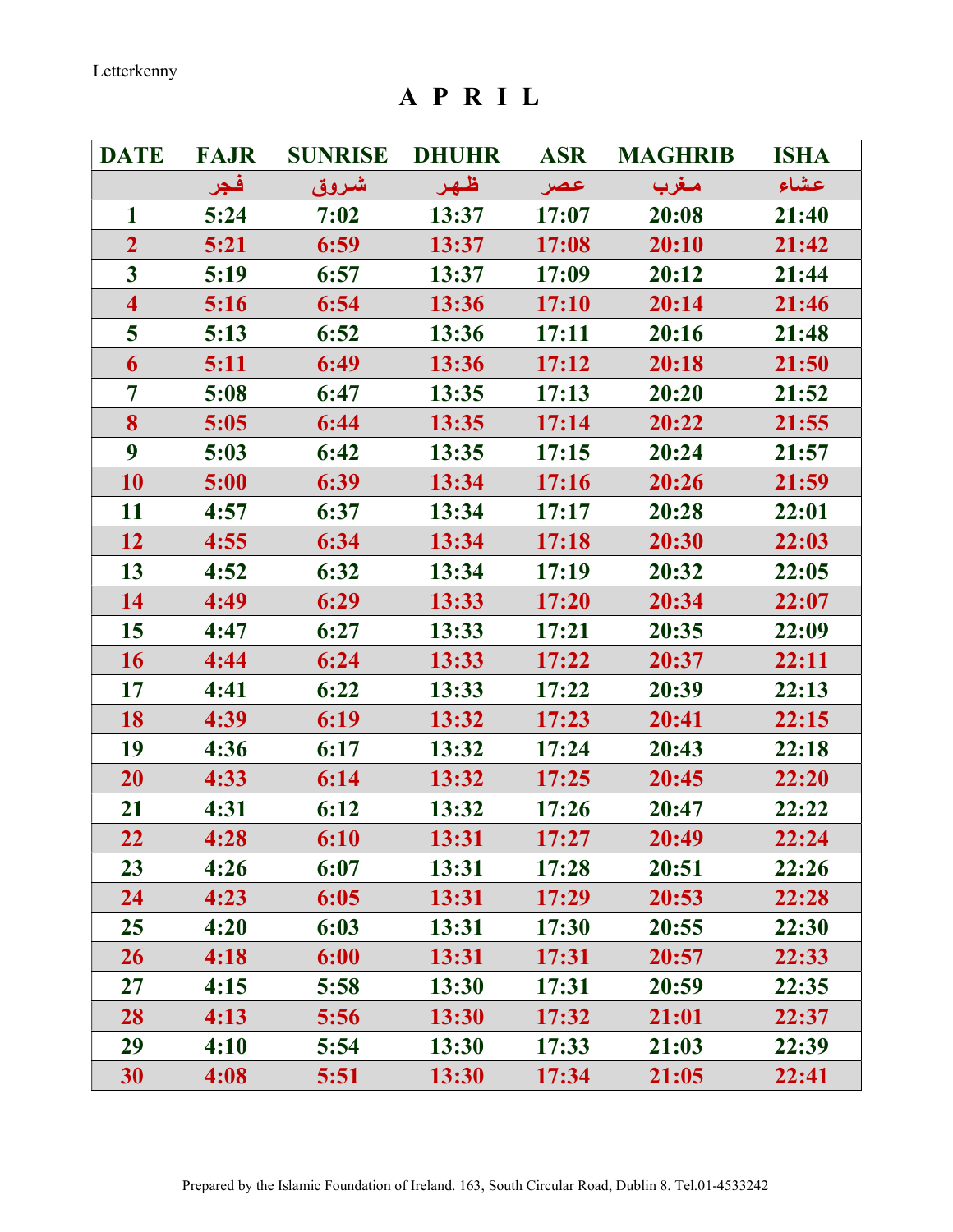M A Y

| <b>DATE</b>             | <b>FAJR</b> | <b>SUNRISE</b> | <b>DHUHR</b> | <b>ASR</b> | <b>MAGHRIB</b> | <b>ISHA</b> |
|-------------------------|-------------|----------------|--------------|------------|----------------|-------------|
|                         | فجر         | شروق           | ظهر          | عصر        | مغرب           | عشاء        |
| 1                       | 4:05        | 5:49           | 13:30        | 17:35      | 21:07          | 22:44       |
| $\overline{2}$          | 4:03        | 5:47           | 13:30        | 17:36      | 21:08          | 22:46       |
| $\overline{\mathbf{3}}$ | 4:00        | 5:45           | 13:30        | 17:36      | 21:10          | 22:48       |
| $\overline{\mathbf{4}}$ | 3:58        | 5:43           | 13:30        | 17:37      | 21:12          | 22:50       |
| 5                       | 3:55        | 5:41           | 13:29        | 17:38      | 21:14          | 22:52       |
| 6                       | 3:53        | 5:39           | 13:29        | 17:39      | 21:16          | 22:55       |
| 7                       | 3:50        | 5:37           | 13:29        | 17:40      | 21:18          | 22:57       |
| 8                       | 3:48        | 5:35           | 13:29        | 17:40      | 21:20          | 22:59       |
| 9                       | 3:46        | 5:33           | 13:29        | 17:41      | 21:22          | 23:01       |
| 10                      | 3:43        | 5:31           | 13:29        | 17:42      | 21:24          | 23:03       |
| 11                      | 3:41        | 5:29           | 13:29        | 17:43      | 21:26          | 23:06       |
| 12                      | 3:39        | 5:27           | 13:29        | 17:43      | 21:27          | 23:08       |
| 13                      | 3:37        | 5:25           | 13:29        | 17:44      | 21:29          | 23:10       |
| 14                      | 3:34        | 5:23           | 13:29        | 17:45      | 21:31          | 23:12       |
| 15                      | 3:32        | 5:21           | 13:29        | 17:46      | 21:33          | 23:14       |
| 16                      | 3:30        | 5:20           | 13:29        | 17:46      | 21:35          | 23:16       |
| 17                      | 3:28        | 5:18           | 13:29        | 17:47      | 21:37          | 23:18       |
| 18                      | 3:26        | 5:16           | 13:29        | 17:48      | 21:38          | 23:20       |
| 19                      | 3:24        | 5:15           | 13:29        | 17:49      | 21:40          | 23:21       |
| 20                      | 3:22        | 5:13           | 13:29        | 17:49      | 21:42          | 23:21       |
| 21                      | 3:20        | 5:11           | 13:29        | 17:50      | 21:43          | 23:22       |
| 22                      | 3:18        | 5:10           | 13:30        | 17:51      | 21:45          | 23:22       |
| 23                      | 3:16        | 5:08           | 13:30        | 17:51      | 21:47          | 23:23       |
| 24                      | 3:14        | 5:07           | 13:30        | 17:52      | 21:48          | 23:23       |
| 25                      | 3:12        | 5:06           | 13:30        | 17:53      | 21:50          | 23:24       |
| 26                      | 3:11        | 5:04           | 13:30        | 17:53      | 21:52          | 23:24       |
| $27\,$                  | 3:09        | 5:03           | 13:30        | 17:54      | 21:53          | 23:25       |
| 28                      | 3:07        | 5:02           | 13:30        | 17:54      | 21:55          | 23:25       |
| 29                      | 3:06        | 5:00           | 13:30        | 17:55      | 21:56          | 23:27       |
| 30                      | 3:04        | 4:59           | 13:30        | 17:56      | 21:58          | 23:28       |
| 31                      | 3:03        | 4:58           | 13:31        | 17:56      | 21:59          | 23:29       |

Red glow does not disappear at night from 18th of May to 25th of July.

'Isha time is estimated at 1½ hour after Maghrib (or slightly more.)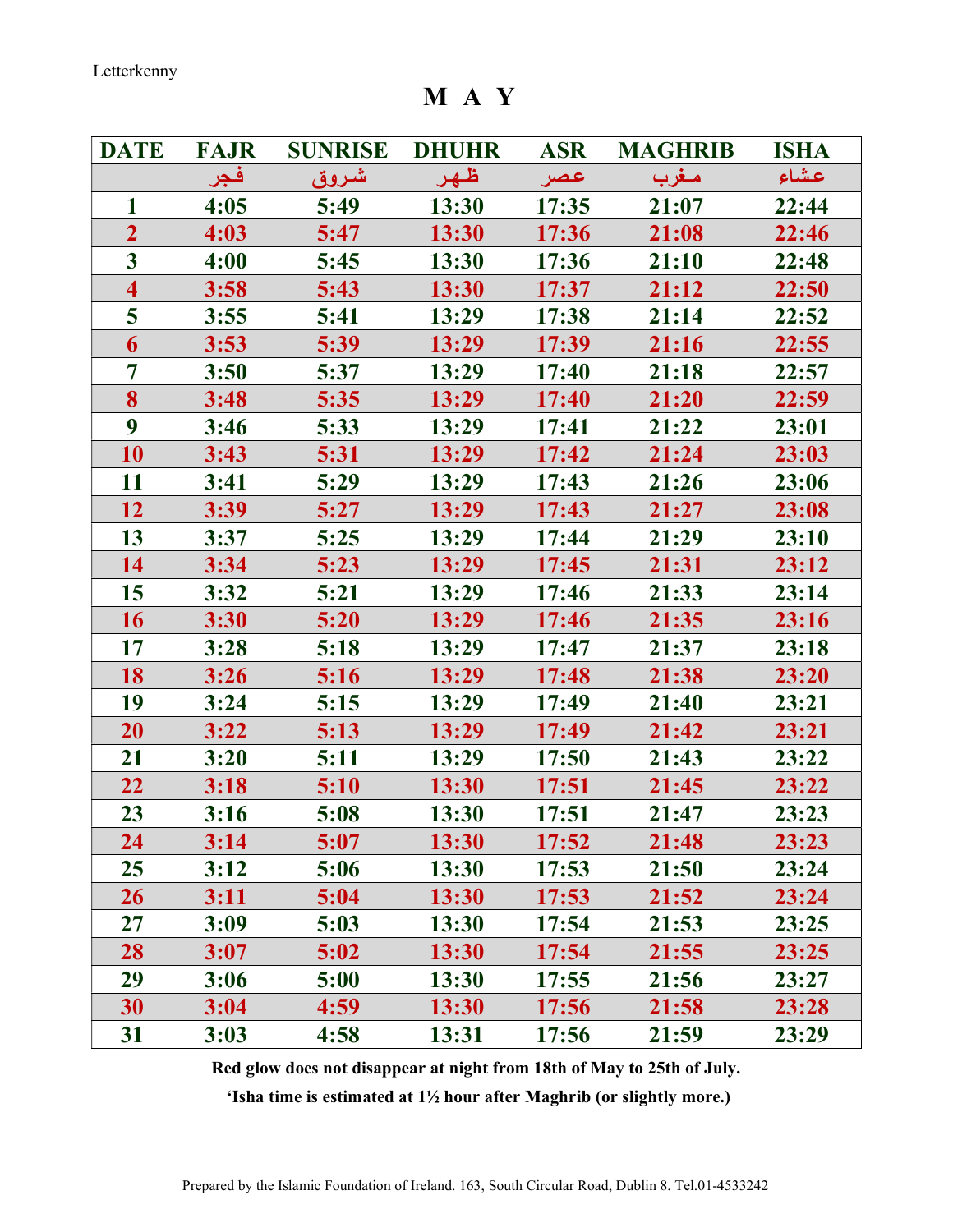J U N E

| <b>DATE</b>             | <b>FAJR</b> | <b>SUNRISE</b> | <b>DHUHR</b> | <b>ASR</b> | <b>MAGHRIB</b> | <b>ISHA</b> |
|-------------------------|-------------|----------------|--------------|------------|----------------|-------------|
|                         | فجر         | شروق           | ظهر          | عصر        | مغرب           | عشاء        |
| 1                       | 3:01        | 4:57           | 13:31        | 17:57      | 22:00          | 23:30       |
| $\overline{2}$          | 3:00        | 4:56           | 13:31        | 17:57      | 22:02          | 23:32       |
| $\overline{\mathbf{3}}$ | 2:59        | 4:55           | 13:31        | 17:58      | 22:03          | 23:33       |
| $\overline{\mathbf{4}}$ | 2:58        | 4:54           | 13:31        | 17:58      | 22:04          | 23:34       |
| 5                       | 2:56        | 4:53           | 13:31        | 17:59      | 22:05          | 23:35       |
| 6                       | 2:55        | 4:53           | 13:32        | 17:59      | 22:07          | 23:37       |
| 7                       | 2:54        | 4:52           | 13:32        | 18:00      | 22:08          | 23:38       |
| 8                       | 2:53        | 4:51           | 13:32        | 18:00      | 22:09          | 23:39       |
| $\boldsymbol{9}$        | 2:52        | 4:51           | 13:32        | 18:01      | 22:10          | 23:40       |
| 10                      | 2:52        | 4:50           | 13:32        | 18:01      | 22:11          | 23:41       |
| 11                      | 2:51        | 4:50           | 13:33        | 18:02      | 22:11          | 23:41       |
| 12                      | 2:50        | 4:49           | 13:33        | 18:02      | 22:12          | 23:42       |
| 13                      | 2:50        | 4:49           | 13:33        | 18:02      | 22:13          | 23:43       |
| 14                      | 2:49        | 4:49           | 13:33        | 18:03      | 22:14          | 23:44       |
| 15                      | 2:49        | 4:48           | 13:33        | 18:03      | 22:14          | 23:44       |
| 16                      | 2:48        | 4:48           | 13:34        | 18:03      | 22:15          | 23:45       |
| 17                      | 2:48        | 4:48           | 13:34        | 18:04      | 22:16          | 23:46       |
| 18                      | 2:48        | 4:48           | 13:34        | 18:04      | 22:16          | 23:46       |
| 19                      | 2:48        | 4:48           | 13:34        | 18:04      | 22:17          | 23:47       |
| 20                      | 2:48        | 4:48           | 13:34        | 18:05      | 22:17          | 23:47       |
| 21                      | 2:48        | 4:48           | 13:35        | 18:05      | 22:17          | 23:47       |
| 22                      | 2:48        | 4:48           | 13:35        | 18:05      | 22:17          | 23:47       |
| 23                      | 2:48        | 4:48           | 13:35        | 18:05      | 22:18          | 23:48       |
| 24                      | 2:49        | 4:49           | 13:35        | 18:05      | 22:18          | 23:48       |
| 25                      | 2:49        | 4:49           | 13:35        | 18:06      | 22:18          | 23:48       |
| 26                      | 2:50        | 4:49           | 13:36        | 18:06      | 22:18          | 23:48       |
| 27                      | 2:50        | 4:50           | 13:36        | 18:06      | 22:18          | 23:48       |
| 28                      | 2:51        | 4:50           | 13:36        | 18:06      | 22:17          | 23:47       |
| 29                      | 2:51        | 4:51           | 13:36        | 18:06      | 22:17          | 23:47       |
| 30                      | 2:52        | 4:52           | 13:36        | 18:06      | 22:17          | 23:47       |

Red glow does not disappear at night from 18th of May to 25th of July.

'Isha time is estimated at 1½ hour after Maghrib (or slightly more.)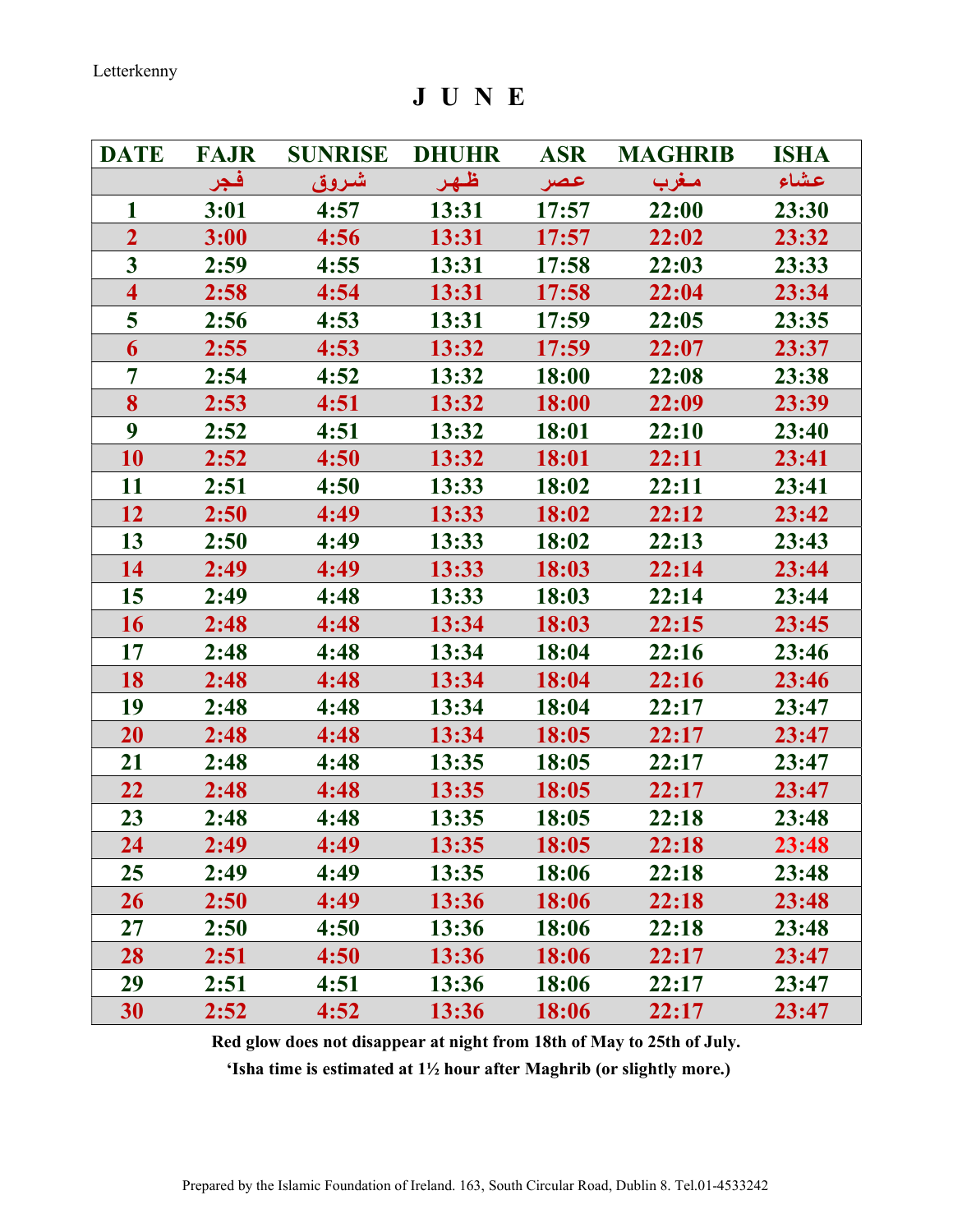J U L Y

| <b>DATE</b>             | <b>FAJR</b> | <b>SUNRISE</b> | <b>DHUHR</b> | <b>ASR</b> | <b>MAGHRIB</b> | <b>ISHA</b> |
|-------------------------|-------------|----------------|--------------|------------|----------------|-------------|
|                         | فجر         | شروق           | ظهر          | عصر        | مغرب           | عشاء        |
| 1                       | 2:53        | 4:52           | 13:37        | 18:06      | 22:17          | 23:45       |
| $\overline{2}$          | 2:54        | 4:53           | 13:37        | 18:06      | 22:16          | 23:45       |
| $\overline{3}$          | 2:55        | 4:54           | 13:37        | 18:06      | 22:16          | 23:45       |
| $\overline{\mathbf{4}}$ | 2:56        | 4:55           | 13:37        | 18:06      | 22:15          | 23:45       |
| 5                       | 2:57        | 4:56           | 13:37        | 18:06      | 22:15          | 23:44       |
| 6                       | 2:59        | 4:57           | 13:37        | 18:06      | 22:14          | 23:42       |
| $\overline{7}$          | 3:00        | 4:58           | 13:38        | 18:06      | 22:13          | 23:42       |
| 8                       | 3:01        | 4:59           | 13:38        | 18:05      | 22:13          | 23:41       |
| 9                       | 3:03        | 5:00           | 13:38        | 18:05      | 22:12          | 23:41       |
| 10                      | 3:04        | 5:01           | 13:38        | 18:05      | 22:11          | 23:40       |
| 11                      | 3:06        | 5:02           | 13:38        | 18:05      | 22:10          | 23:38       |
| 12                      | 3:07        | 5:03           | 13:38        | 18:05      | 22:09          | 23:37       |
| 13                      | 3:09        | 5:05           | 13:38        | 18:04      | 22:08          | 23:37       |
| 14                      | 3:11        | 5:06           | 13:38        | 18:04      | 22:07          | 23:36       |
| 15                      | 3:12        | 5:07           | 13:39        | 18:04      | 22:06          | 23:36       |
| 16                      | 3:14        | 5:09           | 13:39        | 18:03      | 22:04          | 23:35       |
| 17                      | 3:16        | 5:10           | 13:39        | 18:03      | 22:03          | 23:35       |
| 18                      | 3:18        | 5:12           | 13:39        | 18:03      | 22:02          | 23:35       |
| 19                      | 3:20        | 5:13           | 13:39        | 18:02      | 22:01          | 23:34       |
| 20                      | 3:22        | 5:15           | 13:39        | 18:02      | 21:59          | 23:34       |
| 21                      | 3:23        | 5:16           | 13:39        | 18:01      | 21:58          | 23:34       |
| 22                      | 3:25        | 5:18           | 13:39        | 18:01      | 21:56          | 23:33       |
| 23                      | 3:27        | 5:19           | 13:39        | 18:00      | 21:55          | 23:33       |
| 24                      | 3:29        | 5:21           | 13:39        | 18:00      | 21:53          | 23:33       |
| 25                      | 3:31        | 5:23           | 13:39        | 17:59      | 21:52          | 23:33       |
| <b>26</b>               | 3:34        | 5:24           | 13:39        | 17:58      | 21:50          | 23:32       |
| 27                      | 3:36        | 5:26           | 13:39        | 17:58      | 21:48          | 23:30       |
| 28                      | 3:38        | 5:28           | 13:39        | 17:57      | 21:47          | 23:28       |
| 29                      | 3:40        | 5:29           | 13:39        | 17:56      | 21:45          | 23:26       |
| 30                      | 3:42        | 5:31           | 13:39        | 17:56      | 21:43          | 23:24       |
| 31                      | 3:44        | 5:33           | 13:39        | 17:55      | 21:41          | 23:22       |

Red glow does not disappear at night from 18th of May to 25th of July.

'Isha time is estimated at 1½ hour after Maghrib (or slightly more.)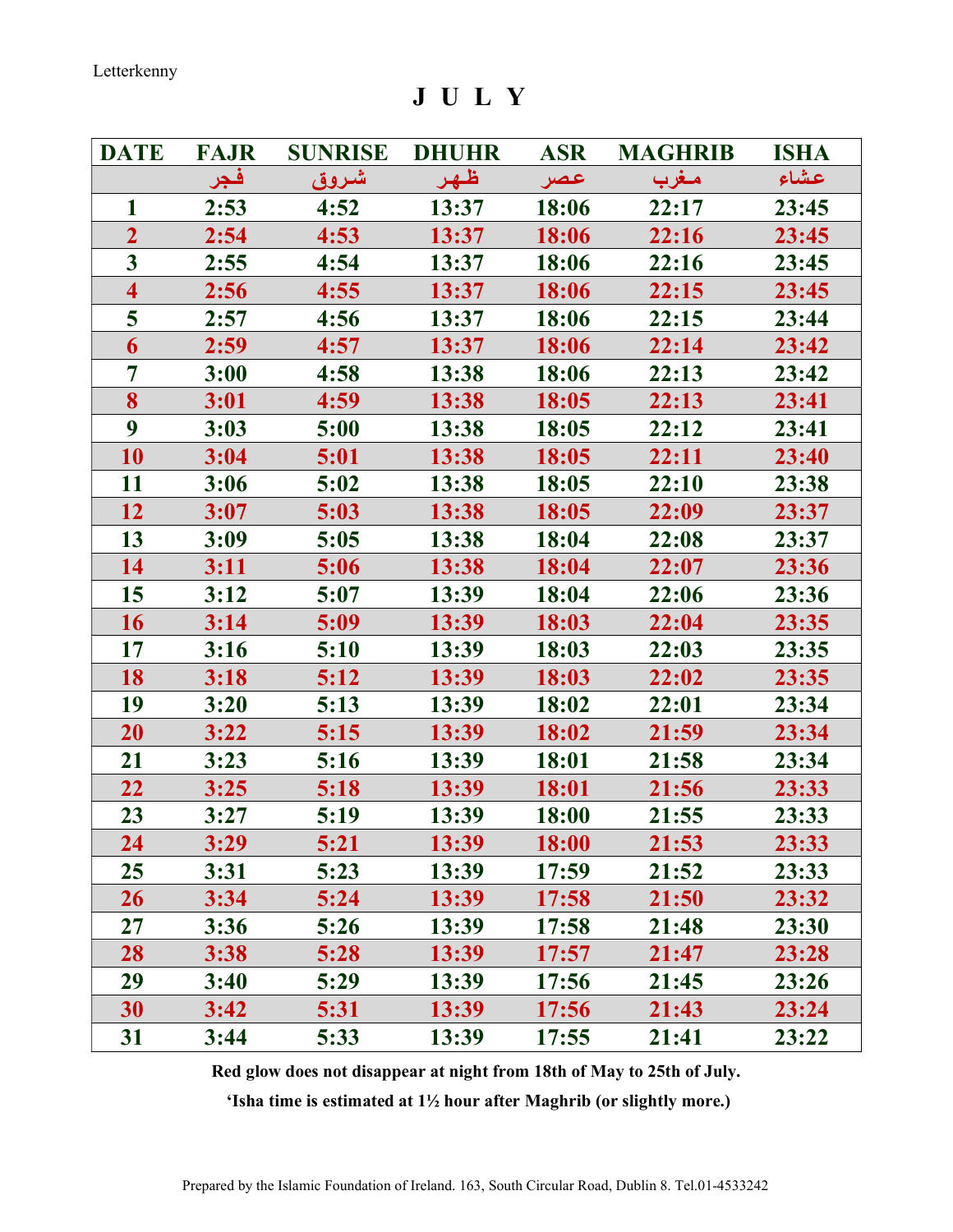A U G U S T

| <b>DATE</b>             | <b>FAJR</b> | <b>SUNRISE</b> | <b>DHUHR</b> | <b>ASR</b>   | <b>MAGHRIB</b> | <b>ISHA</b> |
|-------------------------|-------------|----------------|--------------|--------------|----------------|-------------|
|                         | فجر         | شروق           | ظهر          | عصر          | مغرب           | عشاء        |
| 1                       | 3:46        | 5:35           | 13:39        | 17:54        | 21:39          | 23:20       |
| $\overline{2}$          | 3:48        | 5:36           | 13:39        | 17:53        | 21:37          | 23:18       |
| $\overline{\mathbf{3}}$ | 3:51        | 5:38           | 13:39        | 17:53        | 21:36          | 23:16       |
| $\overline{\mathbf{4}}$ | 3:53        | 5:40           | 13:39        | 17:52        | 21:34          | 23:13       |
| 5                       | 3:55        | 5:42           | 13:39        | 17:51        | 21:32          | 23:11       |
| 6                       | 3:57        | 5:44           | 13:39        | 17:50        | 21:30          | 23:09       |
| 7                       | 3:59        | 5:46           | 13:39        | 17:49        | 21:28          | 23:06       |
| 8                       | 4:01        | 5:47           | 13:38        | 17:48        | 21:26          | 23:04       |
| 9                       | 4:04        | 5:49           | 13:38        | 17:47        | 21:24          | 23:02       |
| 10                      | 4:06        | 5:51           | 13:38        | 17:46        | 21:21          | 22:59       |
| 11                      | 4:08        | 5:53           | 13:38        | 17:45        | 21:19          | 22:57       |
| 12                      | 4:10        | 5:55           | 13:38        | 17:44        | 21:17          | 22:55       |
| 13                      | 4:12        | 5:57           | 13:38        | 17:43        | 21:15          | 22:52       |
| 14                      | 4:15        | 5:59           | 13:38        | 17:42        | 21:13          | 22:50       |
| 15                      | 4:17        | 6:01           | 13:38        | 17:41        | 21:11          | 22:47       |
| 16                      | 4:19        | 6:02           | 13:37        | 17:40        | 21:08          | 22:45       |
| 17                      | 4:21        | 6:04           | 13:37        | 17:38        | 21:06          | 22:42       |
| 18                      | 4:23        | 6:06           | 13:37        | 17:37        | 21:04          | 22:40       |
| 19                      | 4:26        | 6:08           | 13:37        | 17:36        | 21:02          | 22:37       |
| 20                      | 4:28        | 6:10           | 13:37        | 17:35        | 20:59          | 22:35       |
| 21                      | 4:30        | 6:12           | 13:36        | 17:33        | 20:57          | 22:32       |
| 22                      | 4:32        | 6:14           | 13:36        | 17:32        | 20:55          | 22:30       |
| 23                      | 4:34        | 6:16           | 13:36        | 17:31        | 20:52          | 22:27       |
| 24                      | 4:36        | 6:18           | 13:36        | <b>17:30</b> | 20:50          | 22:24       |
| 25                      | 4:38        | 6:19           | 13:35        | 17:28        | 20:47          | 22:22       |
| 26                      | 4:41        | 6:21           | 13:35        | 17:27        | 20:45          | 22:19       |
| 27                      | 4:43        | 6:23           | 13:35        | 17:25        | 20:43          | 22:17       |
| 28                      | 4:45        | 6:25           | 13:35        | 17:24        | 20:40          | 22:14       |
| 29                      | 4:47        | 6:27           | 13:34        | 17:22        | 20:38          | 22:11       |
| 30                      | 4:49        | 6:29           | 13:34        | 17:21        | 20:35          | 22:09       |
| 31                      | 4:51        | 6:31           | 13:34        | 17:20        | 20:33          | 22:06       |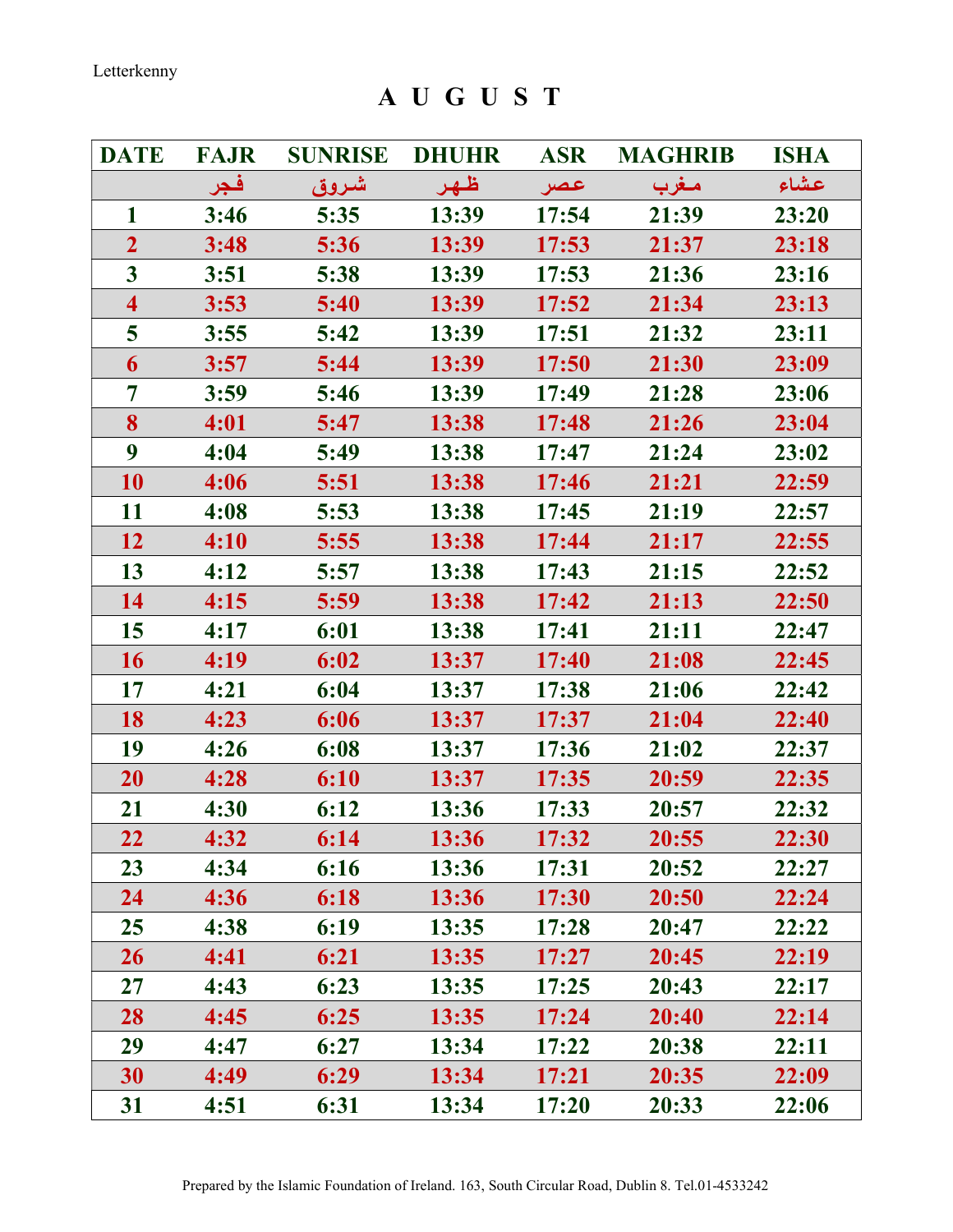S E P T E M B E R

| <b>DATE</b>             | <b>FAJR</b> | <b>SUNRISE</b> | <b>DHUHR</b> | <b>ASR</b> | <b>MAGHRIB</b> | <b>ISHA</b> |
|-------------------------|-------------|----------------|--------------|------------|----------------|-------------|
|                         | فجر         | شروق           | ظهر          | عصر        | مغرب           | عشاء        |
| $\mathbf{1}$            | 4:53        | 6:33           | 13:34        | 17:18      | 20:30          | 22:04       |
| $\overline{2}$          | 4:55        | 6:35           | 13:33        | 17:16      | 20:28          | 22:01       |
| $\overline{\mathbf{3}}$ | 4:57        | 6:36           | 13:33        | 17:15      | 20:25          | 21:58       |
| $\overline{\mathbf{4}}$ | 4:59        | 6:38           | 13:33        | 17:13      | 20:23          | 21:56       |
| 5                       | 5:01        | 6:40           | 13:32        | 17:12      | 20:20          | 21:53       |
| 6                       | 5:03        | 6:42           | 13:32        | 17:10      | 20:18          | 21:50       |
| 7                       | 5:05        | 6:44           | 13:32        | 17:09      | 20:15          | 21:48       |
| 8                       | 5:07        | 6:46           | 13:31        | 17:07      | 20:13          | 21:45       |
| 9                       | 5:09        | 6:48           | 13:31        | 17:05      | 20:10          | 21:42       |
| 10                      | 5:11        | 6:49           | 13:31        | 17:04      | 20:08          | 21:40       |
| 11                      | 5:13        | 6:51           | 13:30        | 17:02      | 20:05          | 21:37       |
| 12                      | 5:15        | 6:53           | 13:30        | 17:00      | 20:03          | 21:35       |
| 13                      | 5:17        | 6:55           | 13:30        | 16:58      | 20:00          | 21:32       |
| 14                      | 5:19        | 6:57           | 13:29        | 16:57      | 19:57          | 21:29       |
| 15                      | 5:21        | 6:59           | 13:29        | 16:55      | 19:55          | 21:27       |
| 16                      | 5:23        | 7:01           | 13:28        | 16:53      | 19:52          | 21:24       |
| 17                      | 5:25        | 7:02           | 13:28        | 16:51      | 19:50          | 21:21       |
| 18                      | 5:27        | 7:04           | 13:28        | 16:50      | 19:47          | 21:19       |
| 19                      | 5:28        | 7:06           | 13:27        | 16:48      | 19:45          | 21:16       |
| 20                      | 5:30        | 7:08           | 13:27        | 16:46      | 19:42          | 21:14       |
| 21                      | 5:32        | 7:10           | 13:27        | 16:44      | 19:39          | 21:11       |
| 22                      | 5:34        | 7:12           | 13:26        | 16:42      | 19:37          | 21:08       |
| 23                      | 5:36        | 7:14           | 13:26        | 16:40      | 19:34          | 21:06       |
| 24                      | 5:38        | 7:15           | 13:25        | 16:39      | 19:32          | 21:03       |
| 25                      | 5:40        | 7:17           | 13:25        | 16:37      | 19:29          | 21:01       |
| 26                      | 5:41        | 7:19           | 13:25        | 16:35      | 19:26          | 20:58       |
| 27                      | 5:43        | 7:21           | 13:24        | 16:33      | 19:24          | 20:56       |
| 28                      | 5:45        | 7:23           | 13:24        | 16:31      | 19:21          | 20:53       |
| 29                      | 5:47        | 7:25           | 13:24        | 16:29      | 19:19          | 20:51       |
| 30                      | 5:49        | 7:27           | 13:23        | 16:27      | 19:16          | 20:48       |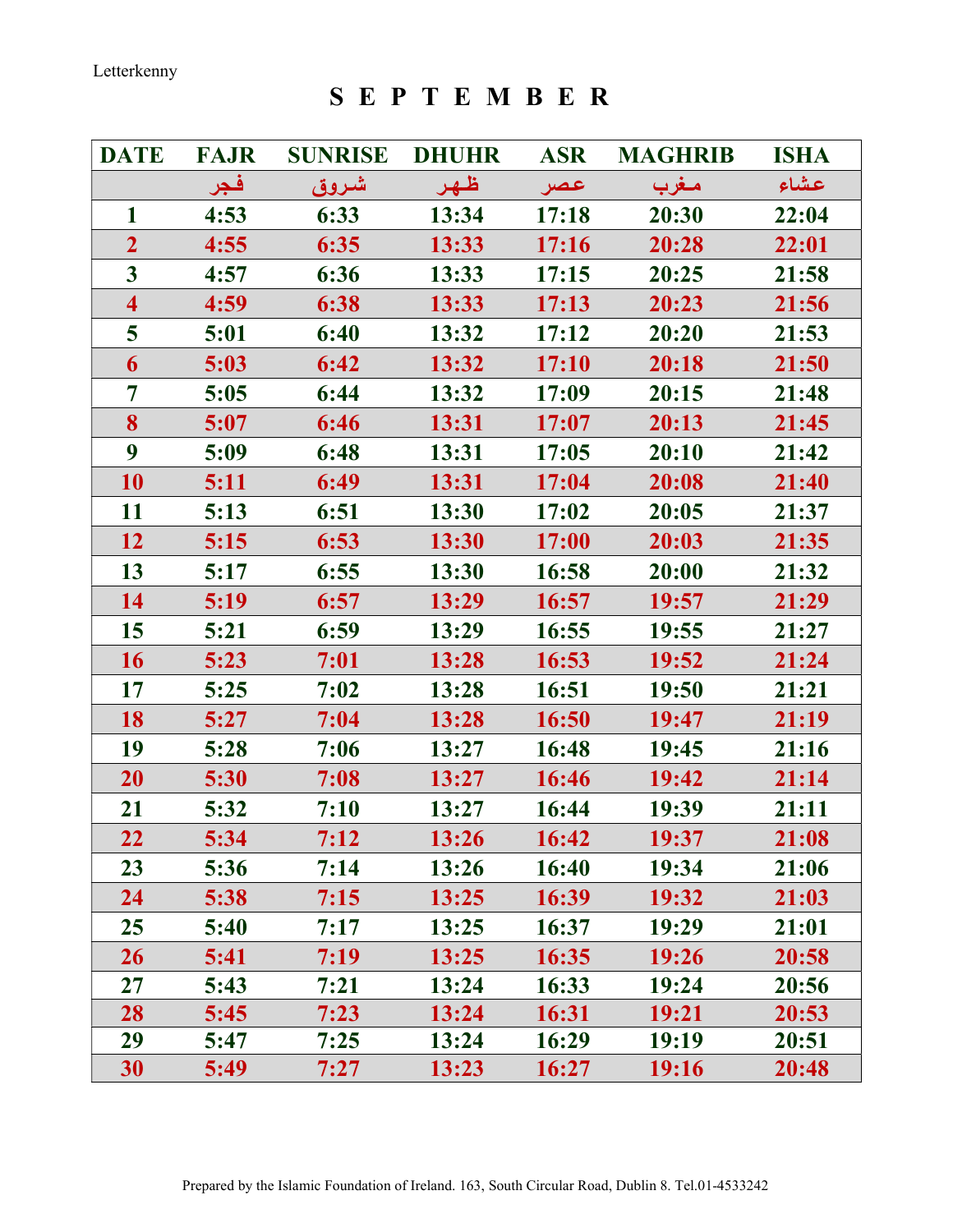**O C T O B E R**<br>SE DHUHR ASR DATE FAJR SUNRISE DHUHR ASR MAGHRIB ISHA عـشاء مـغرب عـصر ظـهـر شـروق فـجر 1 5:50 7:28 13:23 16:25 19:13 20:46 2 5:52 7:30 13:23 16:23 19:11 20:43 3 5:54 7:32 13:22 16:21 19:08 20:41 4 5:56 7:34 13:22 16:20 19:06 20:38 5 5:58 7:36 13:22 16:18 19:03 20:36 6 5:59 7:38 13:21 16:16 19:01 20:33 7 6:01 7:40 13:21 16:14 18:58 20:31 8 6:03 7:42 13:21 16:12 18:56 20:28 9 6:05 7:43 13:20 16:10 18:53 20:26 10 6:06 7:45 13:20 16:08 18:51 20:24 11 6:08 7:47 13:20 16:06 18:48 20:21 12 6:10 7:49 13:19 16:04 18:46 20:19 13 6:12 7:51 13:19 16:02 18:43 20:17 14 6:13 7:53 13:19 16:00 18:41 20:14 15 6:15 7:55 13:19 15:59 18:38 20:12 16 6:17 7:57 13:18 15:57 18:36 20:10 17 6:19 7:59 13:18 15:55 18:33 20:08 18 6:20 8:01 13:18 15:53 18:31 20:06 19 6:22 8:03 13:18 15:51 18:29 20:03 20 6:24 8:05 13:18 15:49 18:26 20:01 21 6:26 8:07 13:17 15:47 18:24 19:59 22 6:27 8:09 13:17 15:46 18:22 19:57 23 6:29 8:11 13:17 15:44 18:19 19:55 24 6:31 8:13 13:17 15:42 18:17 19:53 25 6:33 8:15 13:17 15:40 18:15 19:51 26 6:35 8:17 13:17 15:39 18:12 19:49 27 6:36 8:19 13:17 15:37 18:10 19:47 28 5:38 7:21 12:16 14:35 17:08 18:45 29 5:40 7:23 12:16 14:33 17:06 18:43 30 5:41 7:25 12:16 14:32 17:04 18:41 31 5:43 7:27 12:16 14:30 17:02 18:39

Summer time ends on the Sunday following the fourth Saturday in October.

Subtract one hour from the figures after the summer time ends.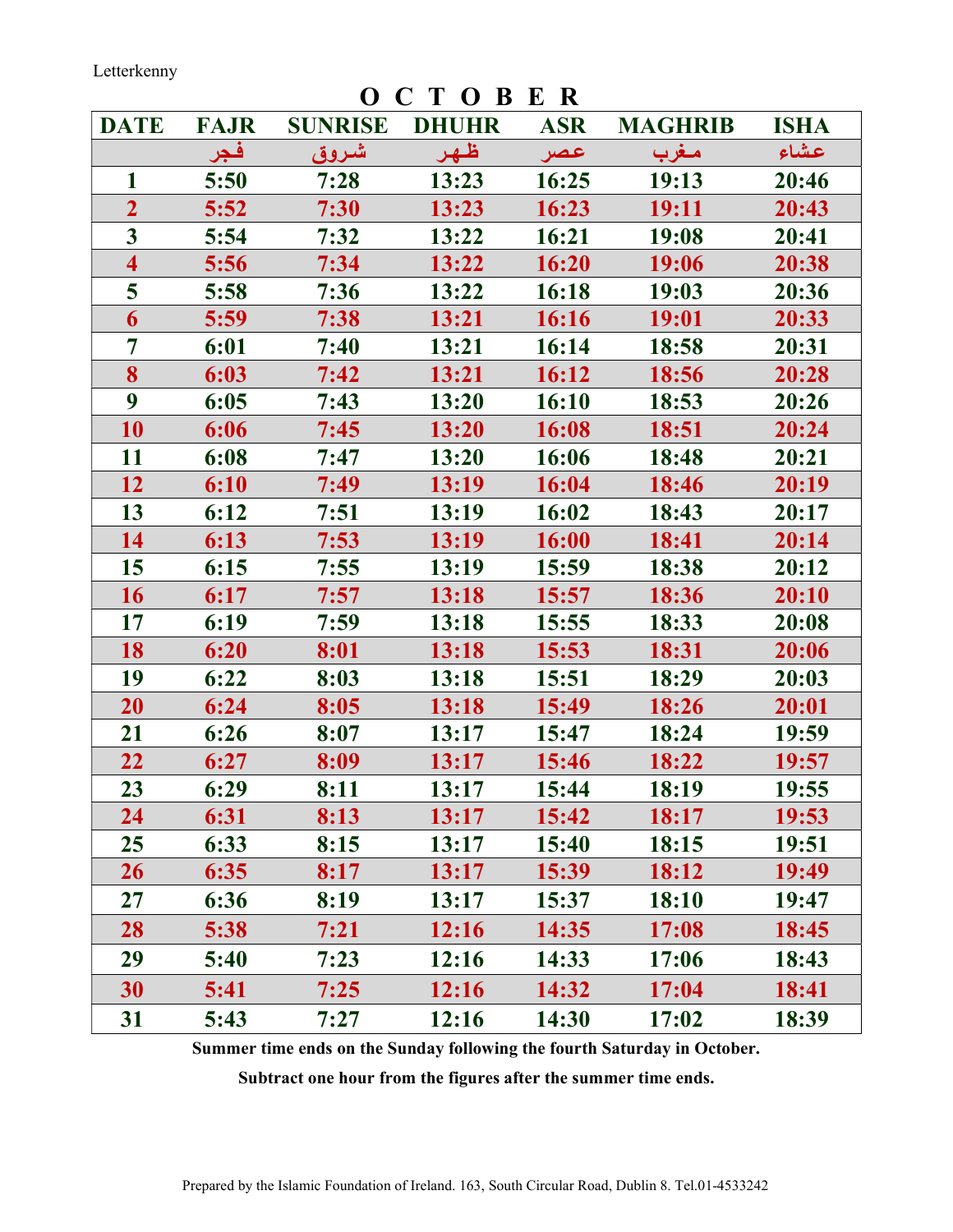N O V E M B E R

| <b>DATE</b>             | <b>FAJR</b> | <b>SUNRISE</b> | <b>DHUHR</b> | <b>ASR</b> | <b>MAGHRIB</b> | <b>ISHA</b> |
|-------------------------|-------------|----------------|--------------|------------|----------------|-------------|
|                         | فجر         | شروق           | ظهر          | عصر        | مغرب           | عشاء        |
| $\mathbf{1}$            | 5:45        | 7:29           | 12:16        | 14:28      | 16:59          | 18:37       |
| $\overline{2}$          | 5:47        | 7:31           | 12:16        | 14:27      | 16:57          | 18:36       |
| $\mathbf{3}$            | 5:48        | 7:33           | 12:16        | 14:25      | 16:55          | 18:34       |
| $\overline{\mathbf{4}}$ | 5:50        | 7:35           | 12:16        | 14:24      | 16:53          | 18:32       |
| 5                       | 5:52        | 7:37           | 12:16        | 14:22      | 16:51          | 18:30       |
| 6                       | 5:54        | 7:39           | 12:16        | 14:21      | 16:49          | 18:29       |
| 7                       | 5:55        | 7:41           | 12:16        | 14:19      | 16:47          | 18:27       |
| 8                       | 5:57        | 7:43           | 12:16        | 14:18      | 16:45          | 18:26       |
| $\boldsymbol{9}$        | 5:59        | 7:45           | 12:16        | 14:16      | 16:44          | 18:24       |
| 10                      | 6:01        | 7:47           | 12:17        | 14:15      | 16:42          | 18:22       |
| 11                      | 6:02        | 7:49           | 12:17        | 14:14      | 16:40          | 18:21       |
| 12                      | 6:04        | 7:51           | 12:17        | 14:12      | 16:38          | 18:20       |
| 13                      | 6:06        | 7:53           | 12:17        | 14:11      | 16:36          | 18:18       |
| 14                      | 6:07        | 7:55           | 12:17        | 14:10      | 16:35          | 18:17       |
| 15                      | 6:09        | 7:57           | 12:17        | 14:08      | 16:33          | 18:15       |
| 16                      | 6:11        | 7:59           | 12:17        | 14:07      | 16:32          | 18:14       |
| 17                      | 6:12        | 8:01           | 12:18        | 14:06      | 16:30          | 18:13       |
| 18                      | 6:14        | 8:03           | 12:18        | 14:05      | 16:28          | 18:12       |
| 19                      | 6:16        | 8:05           | 12:18        | 14:04      | 16:27          | 18:11       |
| 20                      | 6:17        | 8:07           | 12:18        | 14:03      | 16:25          | 18:09       |
| 21                      | 6:19        | 8:09           | 12:19        | 14:02      | 16:24          | 18:08       |
| 22                      | 6:20        | 8:11           | 12:19        | 14:01      | 16:23          | 18:07       |
| 23                      | 6:22        | 8:13           | 12:19        | 14:00      | 16:21          | 18:06       |
| 24                      | 6:23        | 8:15           | 12:20        | 13:59      | 16:20          | 18:05       |
| 25                      | 6:25        | 8:17           | 12:20        | 13:58      | 16:19          | 18:04       |
| 26                      | 6:26        | 8:19           | 12:20        | 13:57      | 16:18          | 18:04       |
| 27                      | 6:28        | 8:20           | 12:20        | 13:57      | 16:17          | 18:03       |
| 28                      | 6:29        | 8:22           | 12:21        | 13:56      | 16:16          | 18:02       |
| 29                      | 6:31        | 8:24           | 12:21        | 13:55      | 16:15          | 18:01       |
| 30                      | 6:32        | 8:25           | 12:22        | 13:55      | 16:14          | 18:01       |